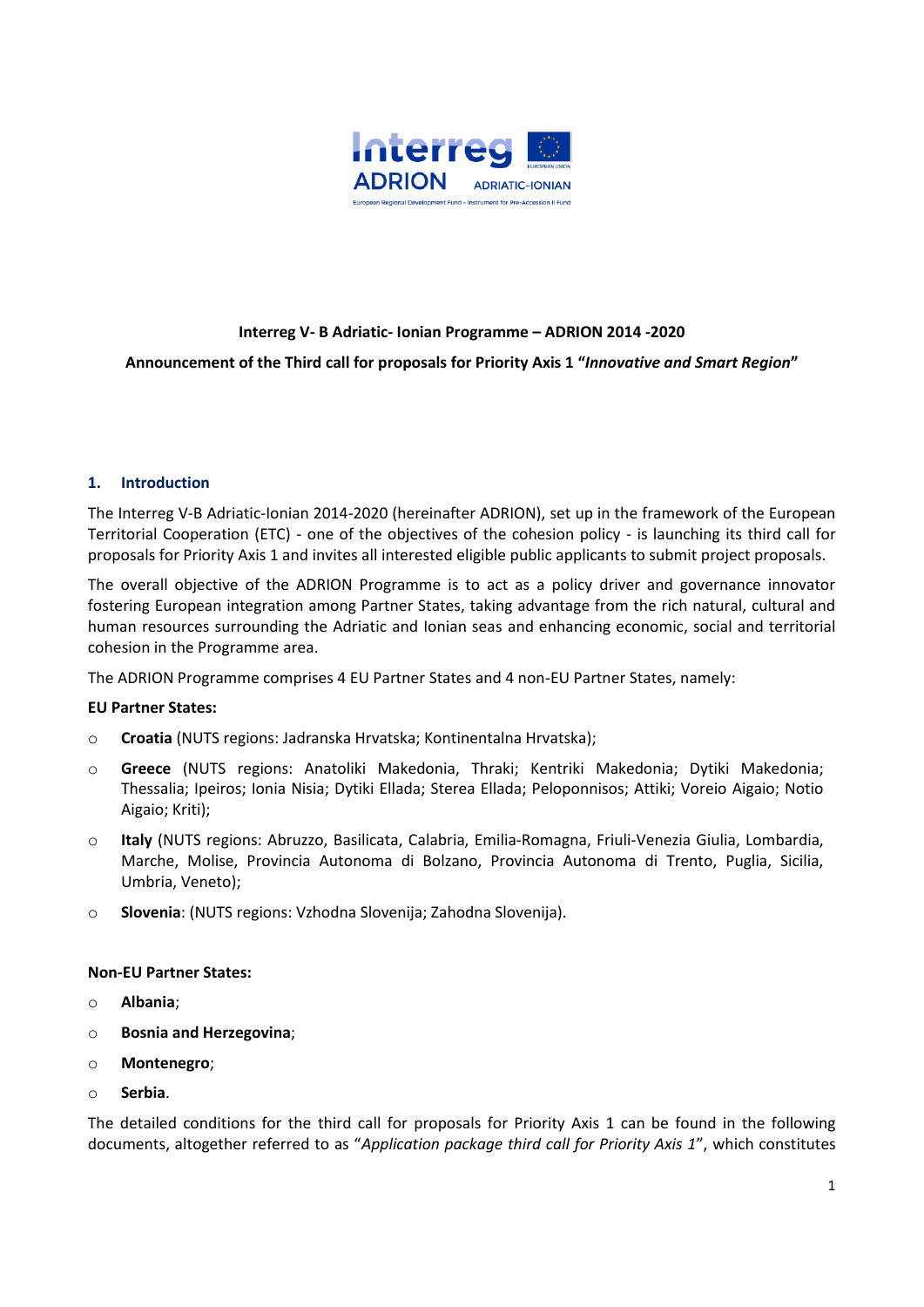an integral part of this call announcement and are available for download (as separated documents or as a single zipped file) from the Programme website [www.interregadrion.eu:](http://www.interregadrion.eu/)

- $\triangleright$  ADRION Cooperation Programme adopted by the European Commission with Decision C (2015) 7147;
- $\triangleright$  Programme Manual Third calls for proposals Priority Axes 1 and 3;
- $\triangleright$  Off-line application form and annexes;
- $\triangleright$  Applicants' Guidelines on the use of electronic monitoring system (e-MS).

### **2. Thematic Focus**

The third call for proposals on Priority Axis 1 is focused on 2 targeted topics, which have been selected on the basis of their strategic relevance for both the ADRION Programme and the EU Strategy for the Adriatic-Ionian Region - EUSAIR.

The third call for proposals on Priority Axis 1 is open only to the following two topics indicated below:

- 1. Topic 1: Smart Specialization Strategy (S3) on Blue Growth;
- 2. Topic 2: Social Innovation.

A project proposal must refer to one topic only. The missing indication of the topic to which the project proposal refers to will bring to the exclusion of the project proposal (eligibility criterion).

Interested applicants are required to follow the main technical elements characterising the selected topic as indicated below when drafting their project proposal:

### **Topic 1: Smart Specialization Strategy (S3) on Blue Growth**

### *Overall goal*

The overall goal is to improve the capacities of public actors on innovation policies, strategies and actions for promoting and supporting the Blue Growth in the programme area through S3. This form of cooperation among ADRION regions and Partner States will enable the public actors to explore whether and to which extent S3 priorities currently being implemented and/or envisaged in national and/or regional strategies differ or complement each other to build a new one at transnational/macro-regional level.

### *Objectives*

The project proposals shall focus on:

- o The exploitation of potentials for transnational cooperation in supporting the implementation of a S3 on Blue Growth in the Adriatic-Ionian area, focusing on topics/sectors of macro-regional interest;
- o The establishing and/or enhancing linkages to support macro-regional S3 on Blue Growth in the Adriatic-Ionian area, with a particular focus on exchange of good practices towards relevant institutions of IPA Partner States.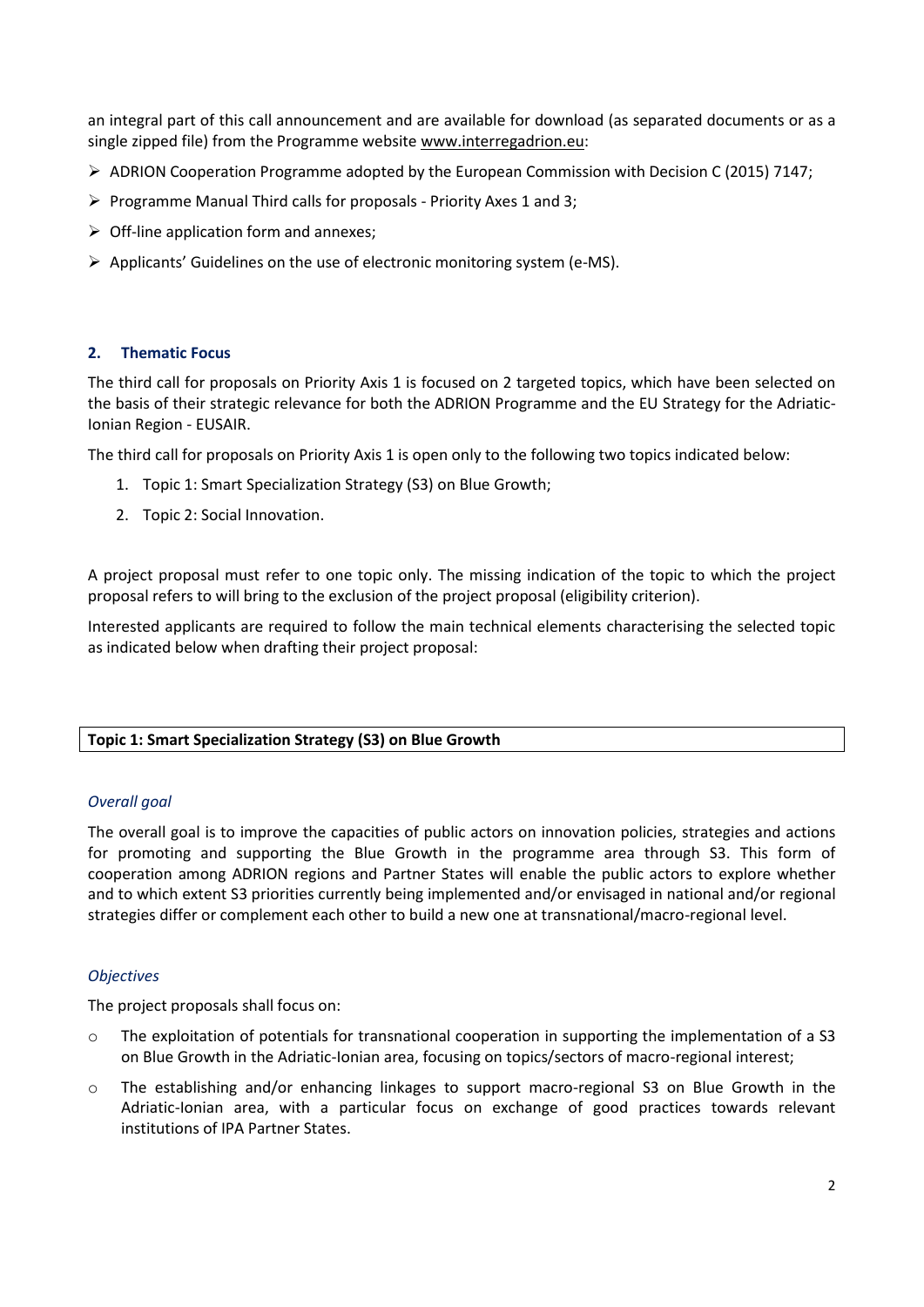### *Structure of the project proposal*

Project proposals are required to pursue the implementation of the following activities considered to be as compulsory, in addition to the compulsory Work Packages – WP - (Management and Communication):

### *WPT1 – Mutual learning, good practices exchange and networking*

- $\circ$  Identification of the best practices available on Blue Growth innovation policies;
- o Organization of mutual learning processes on Blue Growth innovation policies;
- o Organisation of learning/exchange/matchmaking events aiming at setting up open innovation mechanisms able to transfer innovative tools and practices into economic benefit for regional/national growth;
- o Setting in place of a "transnational blue growth innovation community" based on a quadruple helix approach, taking stock of the initiatives already in place in the Adriatic-Ionian area.

### *WPT2 – Blue growth smart strategy development (at least three out of the following activities)*

- o Analysis of existing S3 dealing with blue growth in the Adriatic Ionian area (identification of existing gaps and constraints on innovation policies and actions for the Blue Growth at territorial and transnational level)
- o Evaluation on how existing S3 dealing with blue growth in the different territories complement each other (building an evaluation framework for existing local innovation policies on blue growth capable to measure and compare their performances and assess their effectiveness) and elaboration of a road map to align them;
- o Improvement and/or development of S3 strategies and action plans with a specific focus on Blue Growth;
- o Identification of common challenges and creation of a strategic alliance to build a macro-regional S3 framework;
- $\circ$  Identification of the key common technology areas for innovation investment in blue growth to be taken into account in the next policy agenda (e.g. blue biotech, blue energy, aquaculture etc.).

### *Partnership requirements*

EU financing is only provided to financing Project Partners located in the ADRION Programme area. Each project must involve at least 6 financing Project Partners from 6 different Partner States of the Programme area, out of them:

- o At least 4 financing Project Partners including the Lead Applicant- from 4 different ERDF Partner States;
- o At least 2 financing Project Partners from 2 different IPA Partner States.

The partnership can include a maximum of 2 financing Project Partners from the same Partner State.

The eligible partnership can consist of a maximum of 16 financing Project Partners.

Potential beneficiaries – regardless whether they apply for the role of Lead or Project Partners – cannot be involved in more than one project proposal per call/Priority Axis.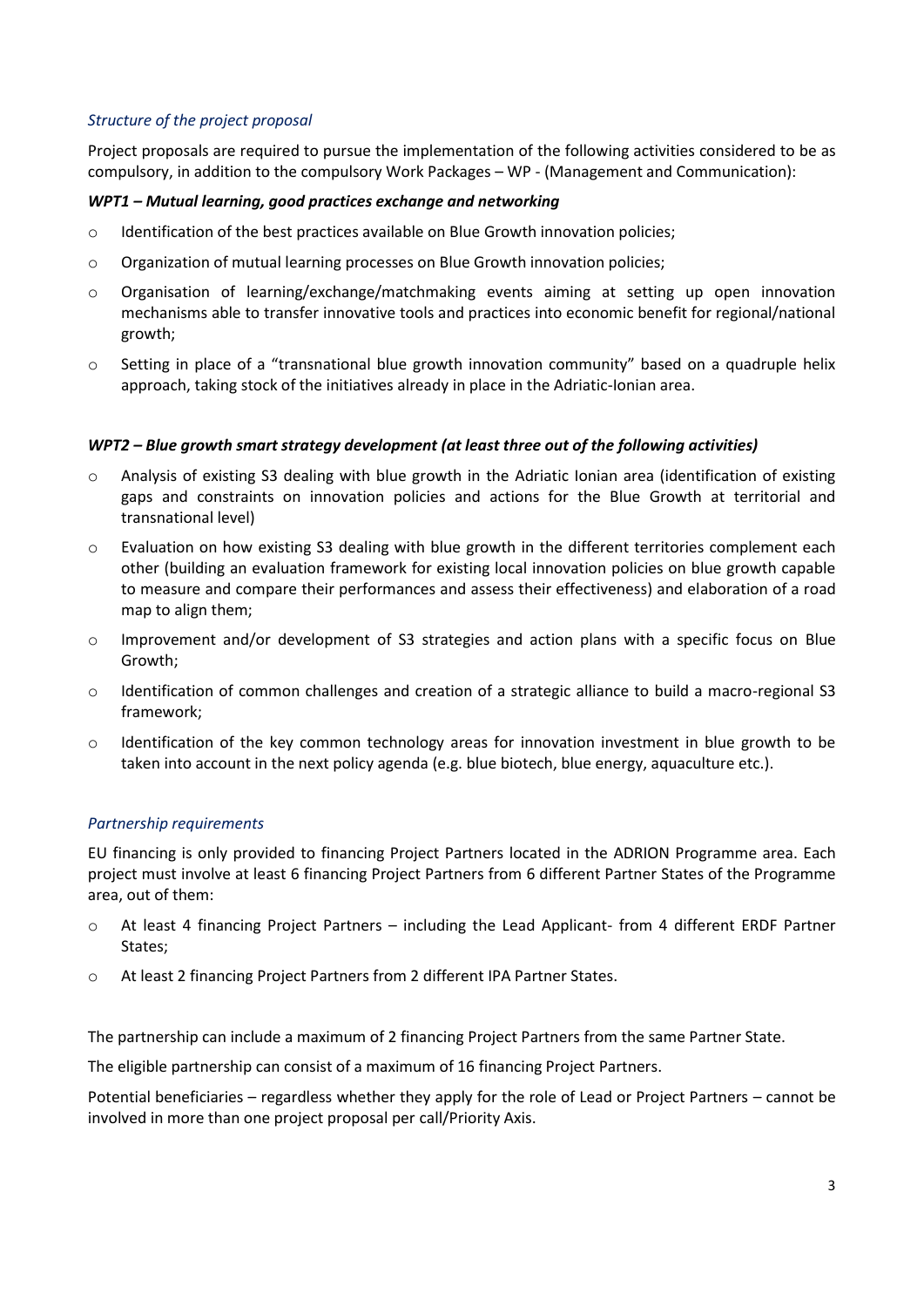The potential beneficiaries will be identified on the basis of VAT or other national identified number, indicated in the B section of the Application Form. Lack of provision of the aforementioned information (VAT or other national identifying number) will bring to the exclusion of the project proposal.

MA/JS reserve the right to verify the correctness of the provided information.

If, for whatever reason, two or more financing Project Partners are declared ineligible, the entire project proposal will be declared ineligible.

# *Eligible financing Project Partners*

The eligible financing partners are the following:

- o Public authorities at national or regional level competent for the addressed topic;
- o Bodies governed by public law and public bodies competent for the addressed topic on condition that the relevant competent public authority (i.e.: ministry, regional administration) is involved as Associated Partner within the same project proposal.

The eligible financing partners listed above, competent for the addressed topic and interested in being part of a project proposal, must fulfil all the following criteria:

- o Established under the national law of one of the Partner States participating in the Programme. Nationality will be determined on the basis of the organisation's statute/articles of incorporation which shall demonstrate that it has been established by an instrument governed by the internal law of a Partner State participating to the Programme. In this respect, any legal entity whose statute has been established under the national law of a country not participating to the Programme cannot be considered as an eligible financing partner, even if it has established branches/offices legally registered under the national law of a Partner State participating to the Programme;
- o Have their legal seat and their seat of operations in a Partner State/part of a Partner State included in the Programme area (with the exception of the "*Assimilated partners*");
- o Be endowed with legal personality.

In addition to what above, eligible financing partners shall be, according to their legal status:

- o National, regional public bodies;
- o Bodies governed by public law as defined in Article 2(4) of Directive 2014/24/EU on public procurement, i.e. bodies that have all of the following characteristics:

(a) They are established for the specific purpose of meeting needs in the general interest, not having an industrial or commercial character;

(b) They have legal personality; and

(c) They are financed, for the most part, by the State, regional or local authorities, or by other bodies governed by public law; or are subject to management supervision by those authorities or bodies; or have an administrative, managerial or supervisory board, more than half of whose members are appointed by the State, regional or local authorities, or by other bodies governed by public law.

As an exception, and in order to overcome the geographical constraints applying to Italy, those Italian public authorities at national level which are competent in their scope of action for certain parts of the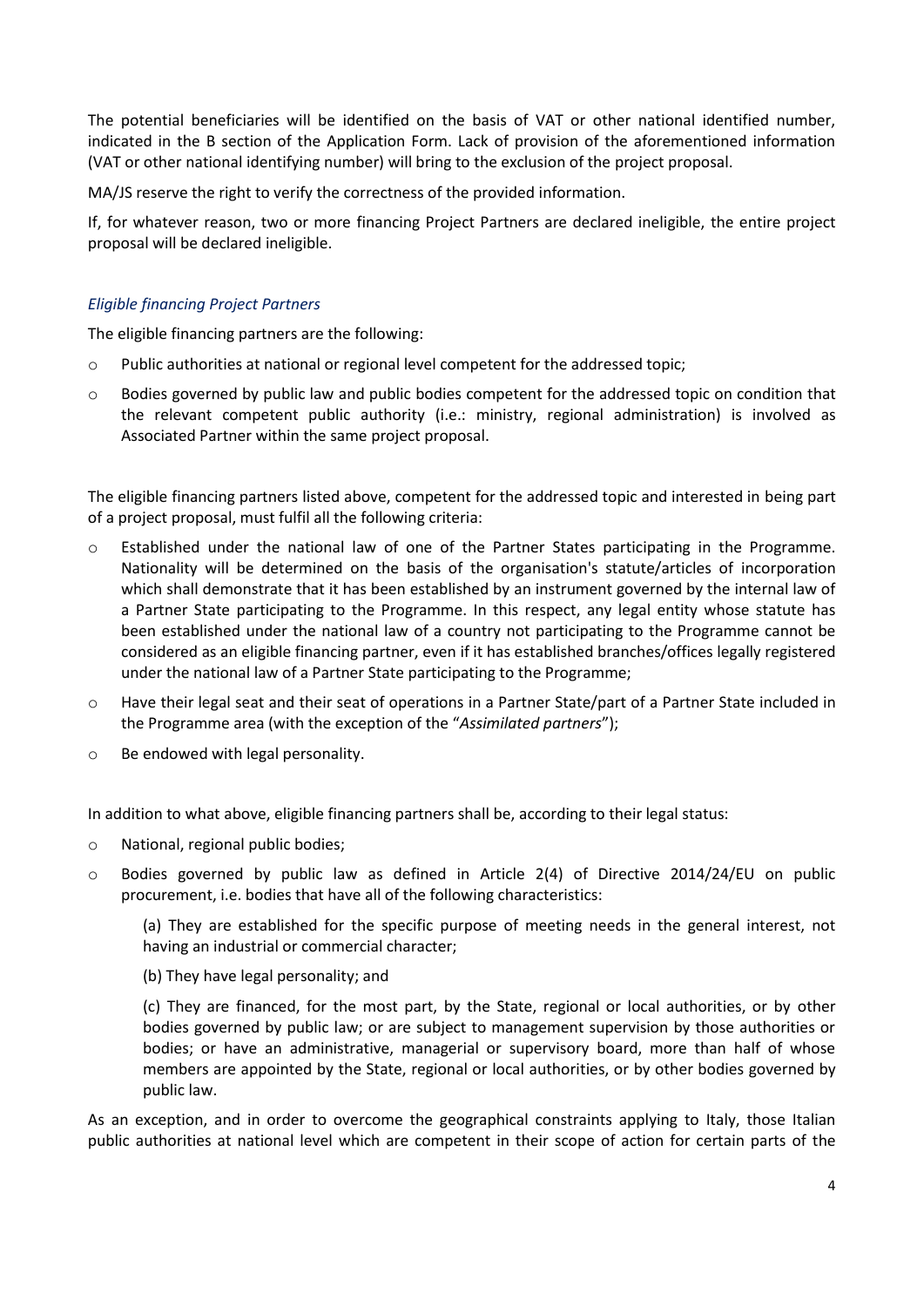eligible area but which are located outside of it (i.e.: Ministries), are considered as assimilated partners, equal in rights and obligations to applicants located within the Programme area.

The attribution of the characteristic of Assimilated Partner to an Italian institution located outside the Programme area shall be duly justified in the project application and further assessed with the support of the National Contact Point.

Participation of EGTC within the meaning of Article 2(16) of Regulation (EU) No 1303/2013, international organizations and private bodies/institutions is not allowed.

### *Lead Applicant*

The Lead Applicant must be located in an ERDF Partner State.

Only the following bodies located in the ERDF Partner States shall be considered as eligible Lead Applicants:

- o National, regional public authorities;
- o National, regional public bodies;
- o Bodies governed by public law;
- o Assimilated partners.

### **Topic 2: Social Innovation**

### *Overall goal*

The overall goal of the third call for proposals – Priority Axis  $1 -$  Social innovation - is aimed at contributing to the creation of a favourable ecosystem for social innovation in order to tackle in an integrated way the emerging needs and challenges of the area in terms of social inclusion, fight against poverty, migrants integration into society and labour market, demographic changes and ageing population**.**

### *Objectives*

The project proposals shall focus on:

- The development and implementation of innovative social policies/tools aiming at the integration of marginalized communities, migrants and disadvantaged groups into the society and labour market;
- The fostering social entrepreneurship through development of skills and entrepreneurship competences;
- The enhancing the cooperation among different actors dealing with social services of general interest.

# *Structure of the project proposal*

Project proposals are required to pursue the implementation of the following activities considered to be as compulsory, in addition to the compulsory Work Packages – WP - Management and Communication:

### *WPT1 – Methodological framework, assessment of the current situation and networking*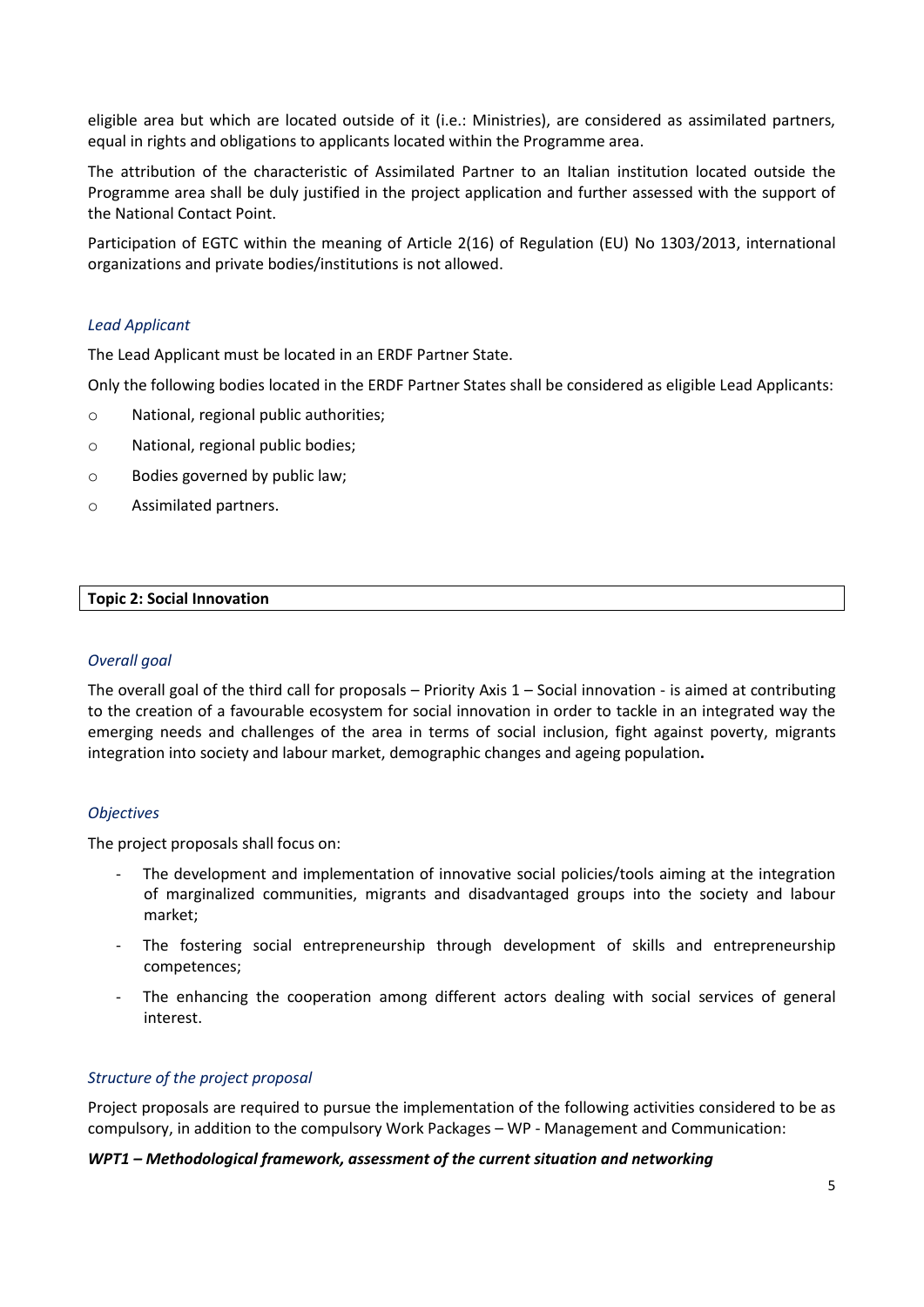- o Assessment of societal changes in the Partner States involved (demographic changes; ageing population; unemployment or poverty issues affecting the society);
- $\circ$  Identification of the main challenges that need to be faced to address societal changes, with the aim to increase the regional competitiveness of the area and supporting social inclusion;
- o Setting in place of a transnational community for social innovation of the area of all relevant actors, which will enhance the knowledge and capacities to deal with social innovation.

### *WPT2 – Best practices transfer and pilot actions development (at least two out of the following activities)*

- $\circ$  Scouting of social innovation practices, services and tools in place in the different countries involved;
- o Sharing of methodologies, approaches, experience and tools at transnational level and identification of best practices to be transferred;
- o Testing of social innovation practices, services and schemes (e.g. new services for labour market orientation; mentoring; training on business development/ entrepreneurship skills etc.) for the integration of the marginalized groups in the labour market.

### *WPT3 – Development of innovative social policies/strategies and action plans to meet societal changes affecting the area (at least three out of the following activities)*

- o Setting in place common standards for the development of strategies and action plans related to social entrepreneurship aiming to create positive social effects in the area;
- o Envisaging the introduction of incentives for the development of new social start-ups involving marginalized groups of the society;
- o Developing innovative social policies/strategies and action plans that aim to overcome the actual obstacles in the current policy implementation and the new societal changes present in the area;
- o Testing new ways of collaboration and coordination measures between different actors of the sector in order to tackle in an integrated way the needs of the marginalized communities;
- o Enhancing the capacities of the public administrations to handle the new needs and challenges emerging in the area.

# *Partnership requirements*

EU financing is only provided to financing Project Partners located in the ADRION Programme area. Each project proposal must involve at least 6 financing Project Partners from 6 different Partner States of the Programme area, out of them:

- At least 4 financing Project Partners including the Lead Applicant- from 4 different ERDF Partner States;
- At least 2 financing Project Partners from 2 different IPA Partner States.

The partnership can include a maximum of 2 financing Project Partners from the same Partner State.

The eligible partnership can consist of a maximum of 16 financing Project Partners.

Potential beneficiaries – regardless whether they apply for the role of Lead Applicant or Project Partners – cannot be involved in more than one project proposal per call/Priority Axis.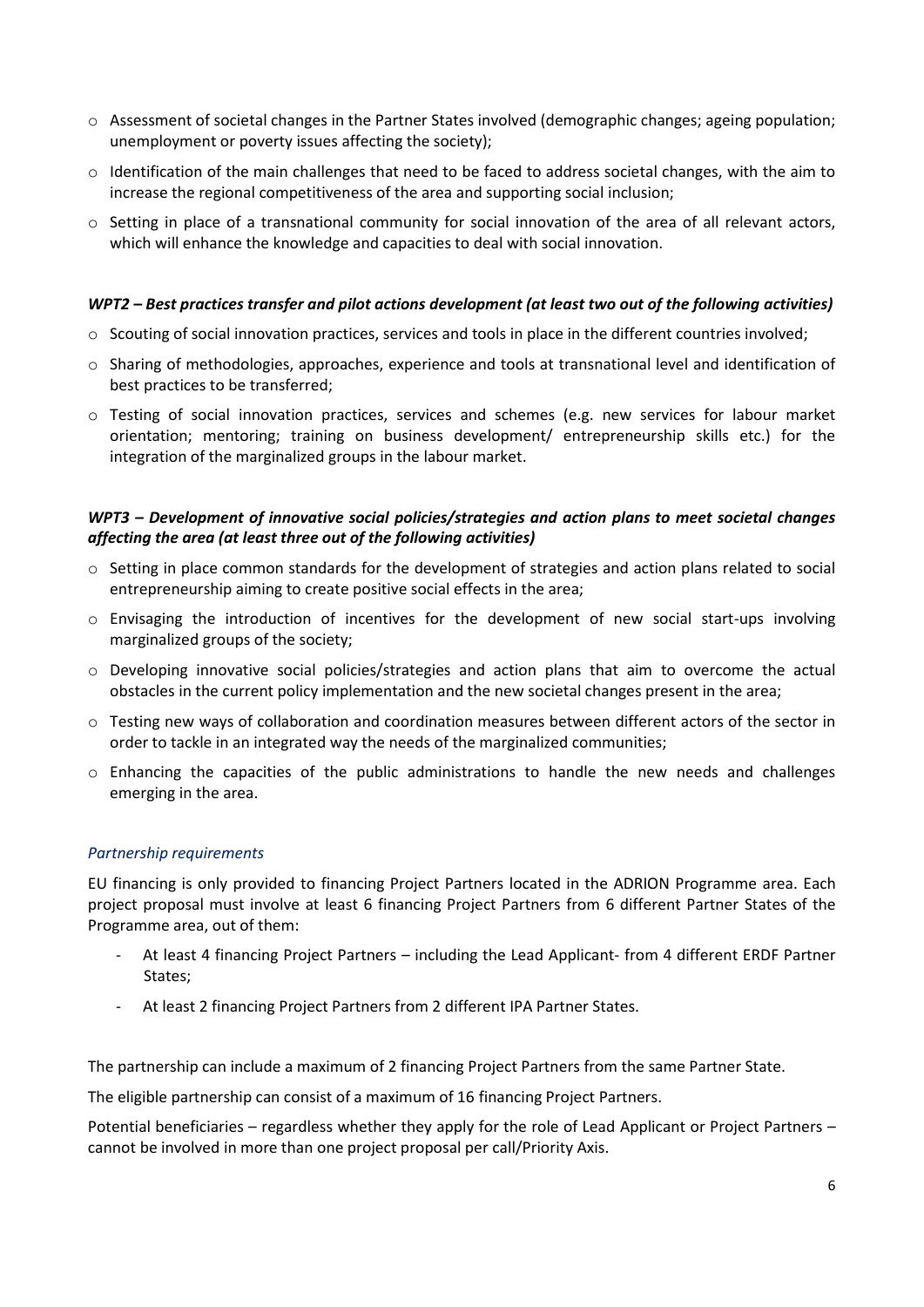The potential beneficiaries will be identified on the basis of VAT or other national identified number, indicated in the B section of the Application Form. Lack of provision of the aforementioned information (VAT or other national identifying number) will bring to the exclusion of the project proposal.

MA/JS reserve the right to verify the correctness of the provided information.

If, for whatever reason, two or more financing Project Partners are declared ineligible, the entire project proposal will be declared ineligible.

# *Eligible financing Project Partners*

The eligible financing Project Partners are the following:

- o Public authorities at national or regional level competent for the addressed topics;
- o Bodies governed by public law and public bodies competent for the addressed topic on condition that the relevant competent public authority (i.e.: ministry, regional administration) must be involved as associated partner within the same project proposal.

The eligible financing partners listed above, competent for the addressed topic and interested in being part of a project proposal, must fulfil all the following criteria:

- o Established under the national law of one of the Partner States participating in the Programme. Nationality will be determined on the basis of the organisation's statute/articles of incorporation which shall demonstrate that it has been established by an instrument governed by the internal law of a Partner State participating to the Programme. In this respect, any legal entity whose statute has been established under the national law of a country not participating to the Programme cannot be considered as an eligible financing partner, even if it has established branches/offices legally registered under the national law of a Partner State participating to the Programme;
- o Have their legal seat and their seat of operations in a Partner State/part of a Partner State included in the Programme area (with the exception of the "*Assimilated partners*");
- o Be endowed with legal personality.

In addition to what above, eligible financing Project Partners shall be, according to their legal status:

- o National, regional public bodies;
- o Bodies governed by public law as defined in Article 2(4) of Directive 2014/24/EU on public procurement, i.e. bodies that have all of the following characteristics:

(a) They are established for the specific purpose of meeting needs in the general interest, not having an industrial or commercial character;

(b) They have legal personality; and

(c) They are financed, for the most part, by the State, regional or local authorities, or by other bodies governed by public law; or are subject to management supervision by those authorities or bodies; or have an administrative, managerial or supervisory board, more than half of whose members are appointed by the State, regional or local authorities, or by other bodies governed by public law;

As an exception, and in order to overcome the geographical constraints applying to Italy, those Italian public authorities at national level which are competent in their scope of action for certain parts of the eligible area but which are located outside of it (i.e.: Ministries), are considered as assimilated partners, equal in rights and obligations to applicants located within the Programme area.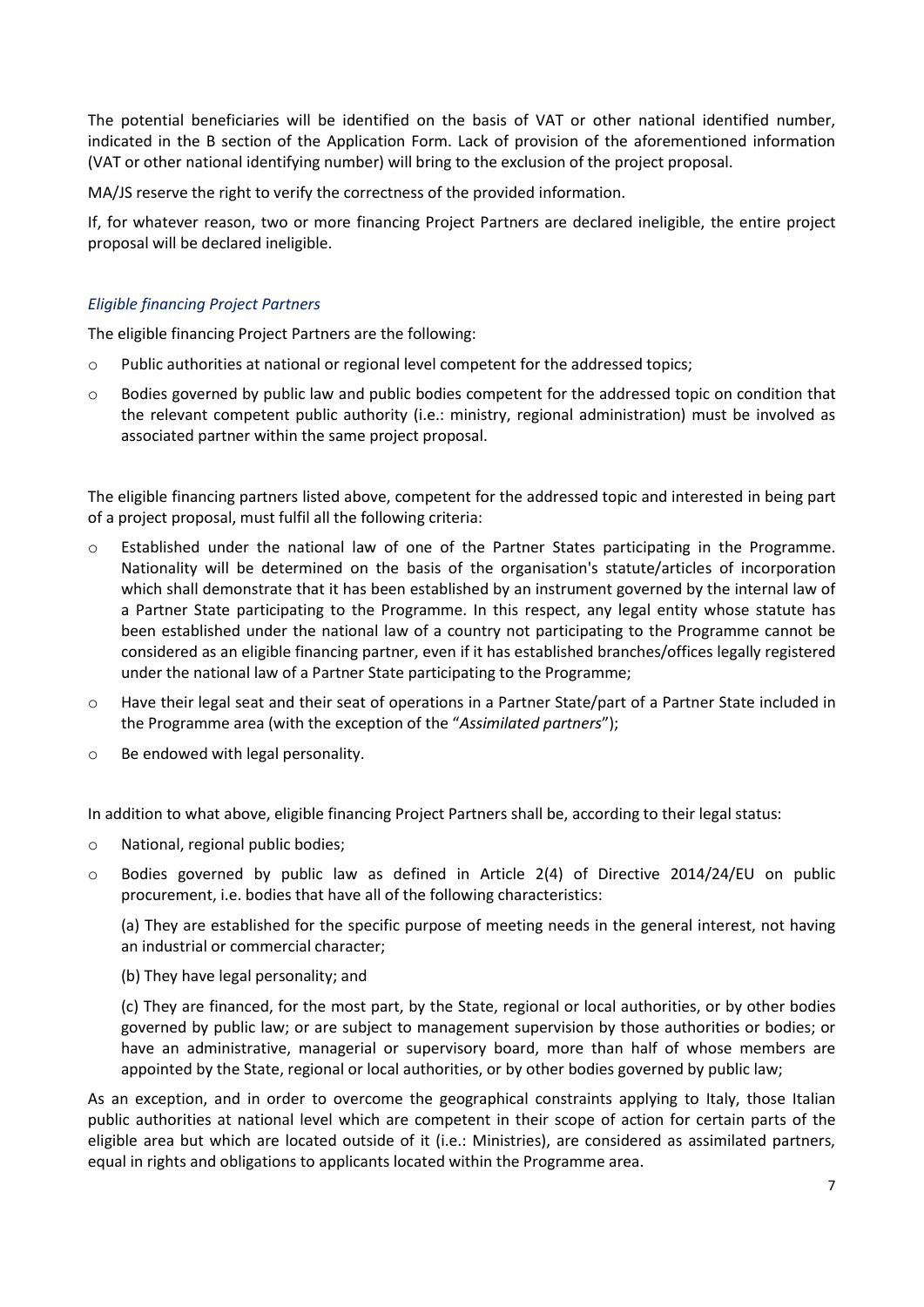The attribution of the characteristic of Assimilated Partner to an Italian institution located outside the Programme area shall be duly justified in the project application and further assessed with the support of the National Contact Point.

Participation of EGTC within the meaning of Article 2(16) of Regulation (EU) No 1303/2013, international organizations and private bodies/institutions is not allowed.

### *Lead Applicant*

The Lead Applicant must be located in an ERDF Partner State.

Only the following bodies located in the ERDF Partner States shall be considered as eligible Lead Applicant:

- o National, regional public authorities;
- o National, regional public bodies;
- o Bodies governed by public law;
- o Assimilated partners.

### **3. Common provisions**

### *3.1 Time schedule and submission*

The third call for proposal for Priority Axis 1 will be open from **20 May 2019 h: 15:00 (CEST time)** to **12 September 2019 - h: 15:00 (CEST time)** and will follow a single step procedure, i.e. full Application Form and requested supporting documents will have to be submitted by the indicated deadline.

Project proposals must be submitted in English language and only through the web-based electronic monitoring system (e-MS) available at [www.interregadrion.eu](http://www.interregadrion.eu/)

The Lead Applicant need to be registered on the e-MS system to be able to create and submit valid application forms.

The Lead Applicant shall be in charge for the submission of the Application on behalf of its partnership.

The application package for the third call for proposals for Priority Axis 1 also contains the off-line template of the Application Form for information purposes only. The only valid Application Form will be the one created and submitted via the e-MS.

Full information on the application and selection procedure is detailed in the chapter "*Procedure for submission and selection of project proposals"* of the Programme Manual.

# *3.2 Budget available*

ADRION programme will allocate up to **EUR 5.305.767,20** of EU contribution to the third call for proposals for Priority Axis 1, broken down in ERDF and IPA funds as follows: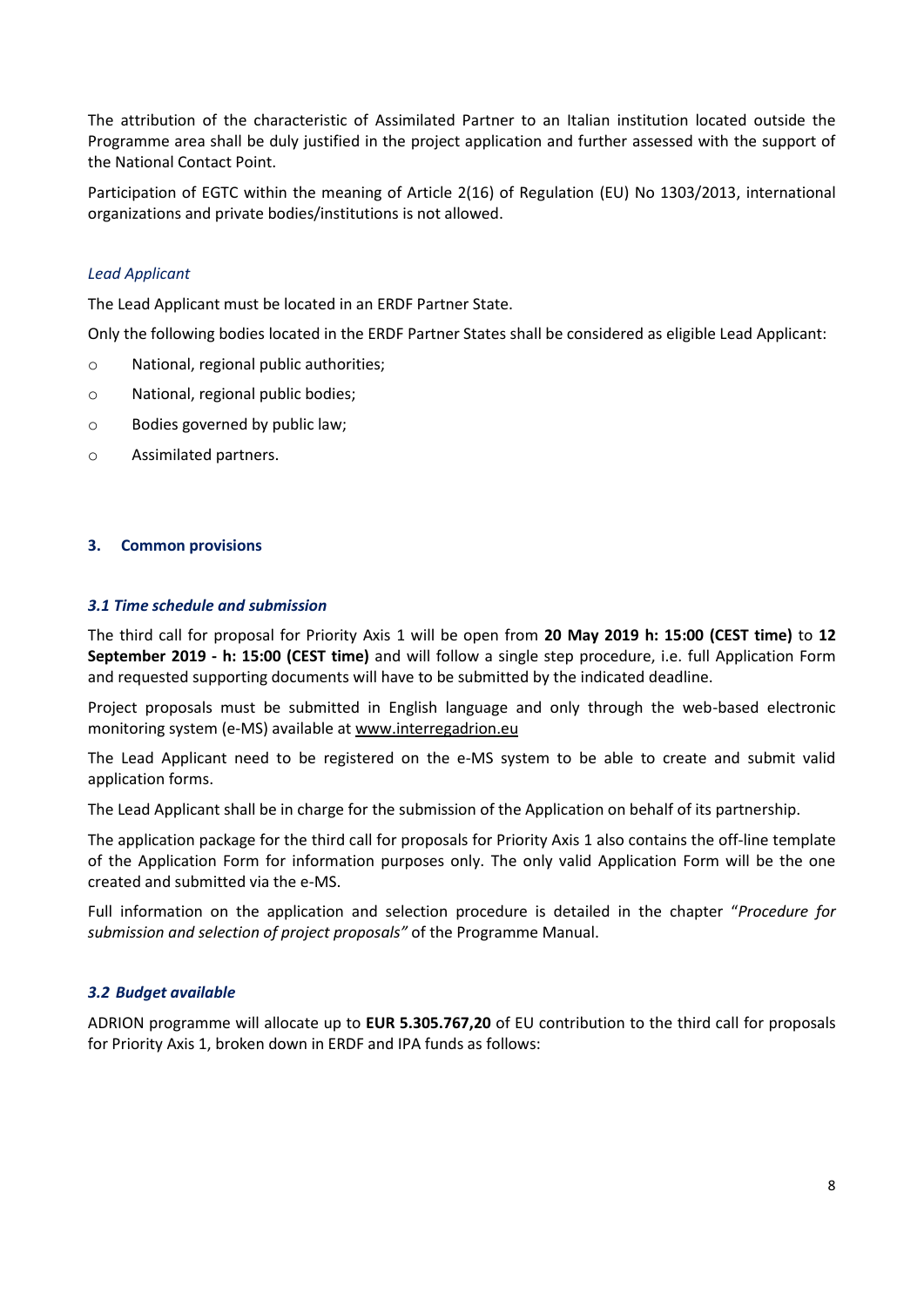| <b>Priority Axis 1</b>                               | <b>ERDF</b>  | IPA <sup>1</sup> | <b>Total EU</b><br>contribution | <b>National</b><br>contribution | <b>Total funding</b><br>(EU<br>contribution. +<br>national<br>contribution |
|------------------------------------------------------|--------------|------------------|---------------------------------|---------------------------------|----------------------------------------------------------------------------|
| Topic 1 - Blue Growth<br><b>Smart Specialization</b> | 2.254.951,06 | 397.932,54       | 2.652.883,60                    | 468.155,93                      | 3.121.039,53                                                               |
| Topic 2 – Social<br>Innovation                       | 2.254.951,06 | 397.932,54       | 2.652.883,60                    | 468.155,93                      | 3.121.039,53                                                               |
| <b>TOTAL</b>                                         | 4.509.902,12 | 795.865,08       | 5.305.767,20                    | 936.311,86                      | 6.242.079,06                                                               |

The above mentioned amounts are indicative; the Monitoring Committee of the ADRION programme reserves the right not to commit all available resources, depending on the quality of submitted applications.

Upon completion of the assessment, the submitted applications will be ranked and will be co-financed according to the EU resources available.

### *3.3 Project size*

Recommended maximum EU contribution for project proposals submitted within the present topic is EUR 2.652.883,60, out of which 2.254.951,06 EUR (ERDF) and 397.932,54 EUR (IPA).

Projects are warmly recommended to define their respective budget following the ratio between ERDF and IPA funds 85:15 as available in this Priority Axis of the Programme.

### *3.4 Co-financing rate*

ADRION contribution will be limited to a co-financing rate up to 85% of eligible costs for all financing Project Partners (i.e.: both benefitting from ERDF and IPA contribution). The share of expenditure (at least 15%) not covered by ERDF or IPA funds shall be ensured by national co-financing sources.

In case applicants intend to implement activities being considered as State Aid relevant, the maximum grant will be calculated applying the *de minimis rule* while respecting the co-financing percentage above.

### *3.5 Project duration*

As far as the third call for proposals is concerned, the project duration shall be up to a maximum of 30 months, starting from the date indicated in the approved application form.

### *3.6 Selection of projects*

 $\overline{\phantom{a}}$ 

The assessment of the application is coordinated by the Managing Authority and performed by the Joint Secretariat, with the support of the National Contact Points and eventually of external experts.

<sup>&</sup>lt;sup>1</sup> IPA amount includes overall EUR 267.585,94 ERDF funds in accordance with art. 20.2 of Regulation (EU) No 1299/2013 and equally allocated to the two topics. Such ERDF funds shall be used by IPA beneficiaries for the implementation of activities in their countries.